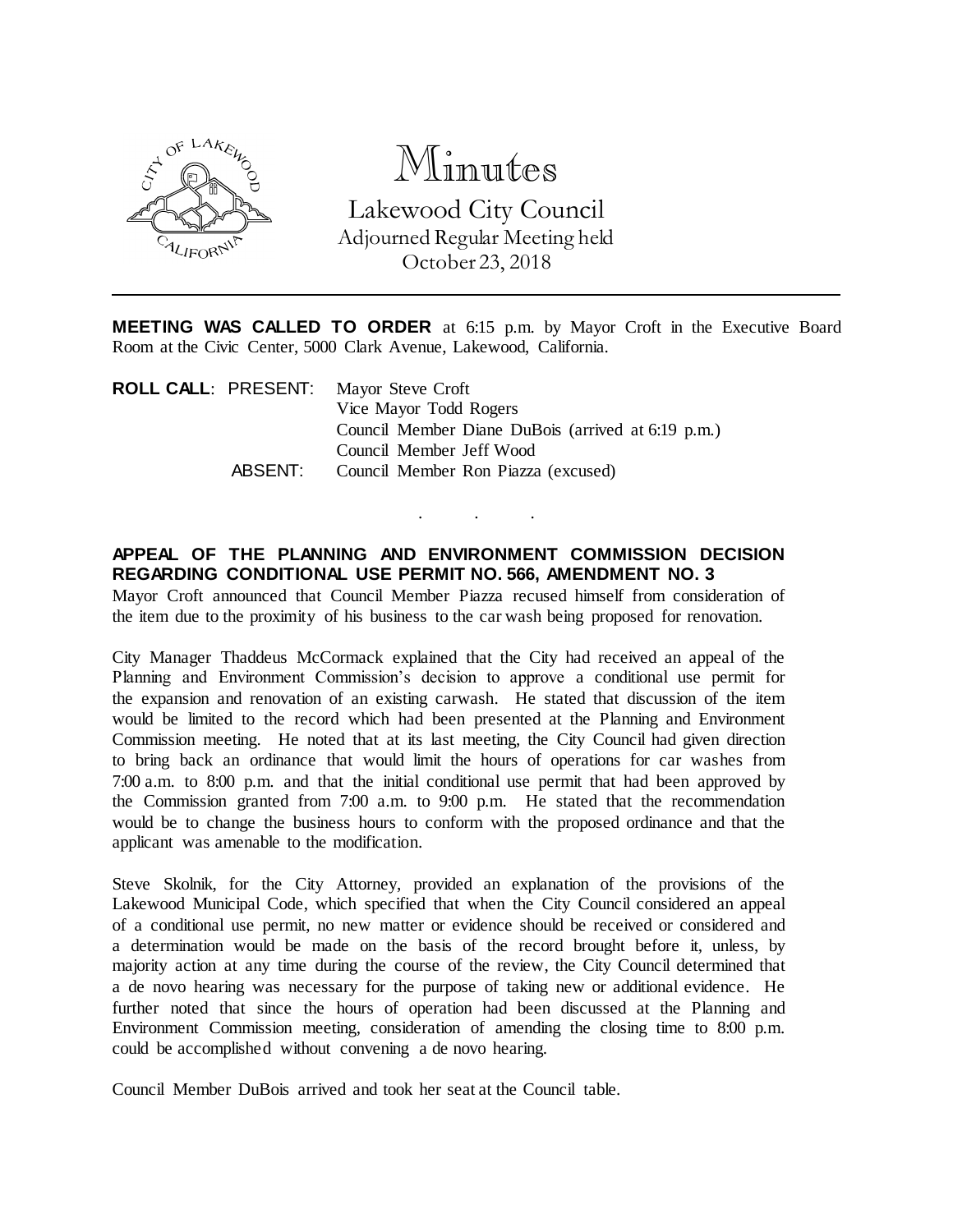City Council Minutes October 23, 2018 Page 2

## **APPEAL OF THE PLANNING AND ENVIRONMENT COMMISSION DECISION REGARDING CUP NO. 566, AMENDMENT NO. 3** - Continued

Alan Gafford, Lakewood, explained that the appeal was based on issues with traffic congestion, noise and the hours of operation citing studies conducted on daily trips to and sound measurements at the area of the car wash site. He expressed concerns for the neighboring residences with regards to access and noise issues.

Responding to Vice Mayor Rogers' question, Mr. Gafford stated his opinion that the proposed wall was not sufficient to provide a sound barrier between the car wash and the residential properties.

Roland Spongberg, applicant and owner of Carwood Car Wash, stated that he had been working with staff for several months on the remodel project. He explained that in addition to the traffic and sound studies that were conducted, he had also organized several outreach efforts to the surrounding community. He reported that in checking with City staff, no complaints had been received regarding the car wash. Noting that the car wash had been built over twenty years ago, he asserted the importance of keeping current with industry technologies in light of the variety of available options from competing car wash businesses. Mr. Spongberg highlighted the increase in sales at his other businesses subsequent to remodeling improvements.

Steve Baldwin, owner of Me-N-Ed's Pizza Parlor, 4115 Paramount Boulevard, Lakewood, and John Ward, Lakewood, addressed the City Council in support of Mr. Spongberg and the car wash remodel project.

Alex Tabrizi, RK Engineering Group, Inc., Newport Beach, project engineer, stated that the traffic analysis of the area found that the intersection and roadway segments adjacent to the site were operating at an acceptable capacity level and would continue to do so with the proposed project. Mr. Tabrizi confirmed for Mayor Croft and Council Member Wood that the additional nine hundred cars assumed in the study were in addition to the existing number of vehicles traveling the area and would not impact the roadway system to a deficient level.

Sonia Southwell, Director of Community Development, and Mr. Tabrizi responded to Mr. Skolnik's inquiry by stating that the assumption was actually double what the normal methodology would estimate for the number of trips and had been considered the most severe possible outcome that could be projected to occur given those factors.

Responding to inquiries from Mayor Croft pertaining to neighborhood access, Ms. Southwell stated that typically when projects were evaluated, the surrounding streets were observed to determine the capacity of the street to handle traffic and that if there were a significant impact, mitigation measures would be implemented.

In response to Vice Mayor Rogers' questions regarding the traffic levels, Ms. Southwell explained that the analysis determined that drivers would not have to wait for additional red light cycles when exiting the car wash.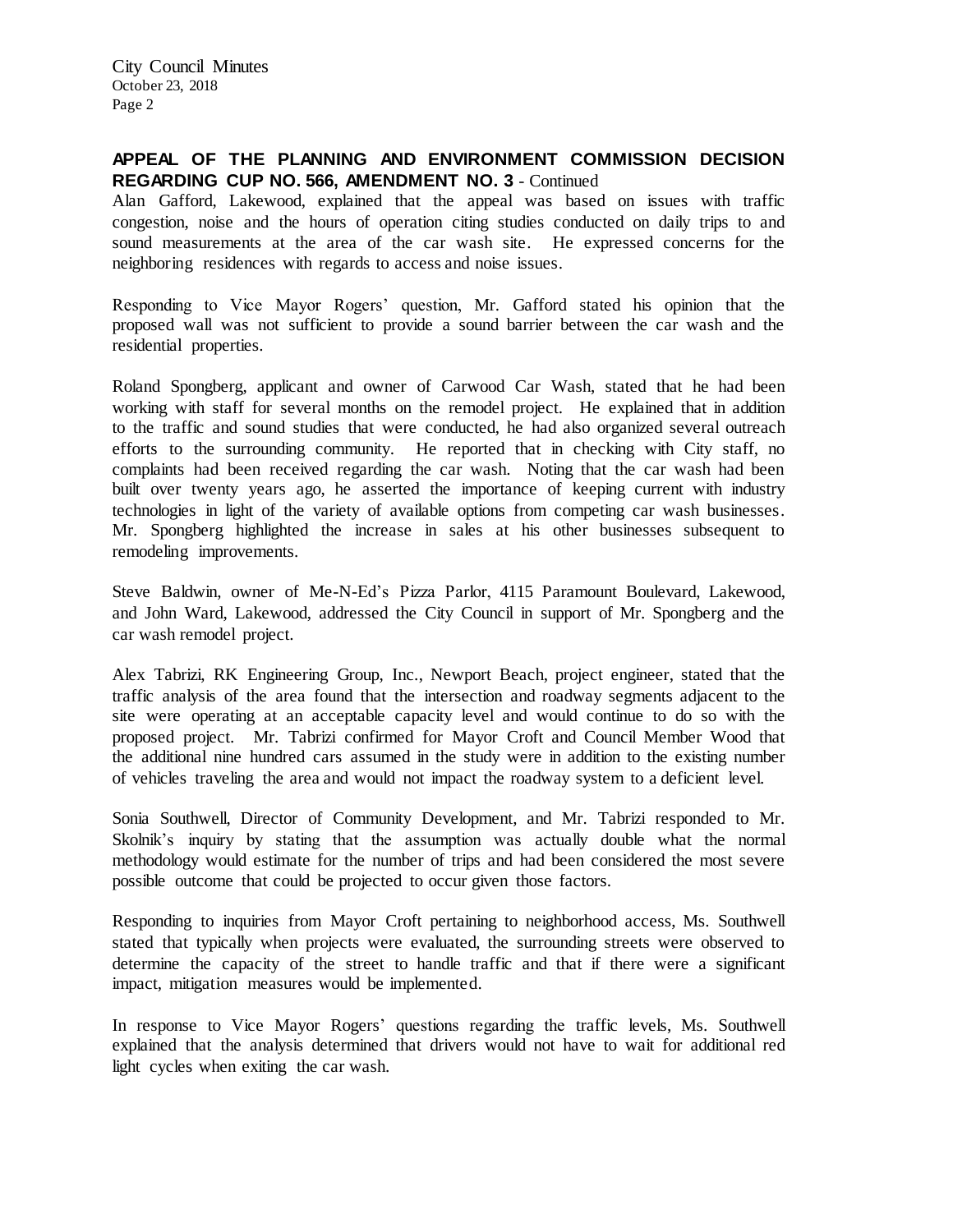City Council Minutes October 23, 2018 Page 3

## **APPEAL OF THE PLANNING AND ENVIRONMENT COMMISSION DECISION REGARDING CUP NO. 566, AMENDMENT NO. 3** - Continued

Detlef Stevenson, Custom Carwash Concepts, explained the significance of the traffic count in projecting the capture rate of potential customers already driving on Carson Street. He stated that the noise levels would be reduced since the existing outdoor vacuums would be replaced with newer models and located inside the building in the equipment room.

Ms. Southwell responded to Council Member Wood's questions regarding the noise measurements by stating that a Noise Impact Analysis found that the projected noise levels with the proposed project would be less than 65 decibels and that with the building and the enclosure, the noise measures indicated they would be 55 decibels at the highest point and 36.8 decibels at a further distance.

Roma Stromberg, Kunzman Associates, Inc., reported that a detailed analysis had been conducted which included the assumption of vacuums inside of the building as well as representative noise samples from the pressure blower and vacuums outside of the building.

Arthur Pinette, Lakewood, spoke regarding the requirements of the General Plan as they related to the provision of noise barriers for nearby residents.

Mr. Gafford expressed concerns with the use of the tunnel as a means to alleviate noise, graffiti and the homeless. He added that since the City did not derive any sales tax from such a business, there would be no money going back to fix the roads in the area of the car wash.

Dave Thompson, Thompson Design, stated that the Development Review Board architect had indicated that the ambient sound from Carson Street would bounce off of the wall and be louder for the neighbors and such a wall might cause traffic and security issues by creating a blind spot.

Responding to Vice Mayor Rogers' questions pertaining to the parking requirements and the use of the lot behind the business by El Pollo Loco as well as car wash employees, Ms. Southwell stated that the proposed design would meet the provisions included in the new ordinance. She acknowledged that parking issues existed with some of the older car washes in the City and emphasized the importance of complying with the parking requirements.

Mr. Thompson highlighted the landscape plans and identified the various species of trees which would be used to create a visual buffer as well as provide sound absorption.

Mayor Croft cited the difference between the proposed project with another car wash location which had previously been considered on appeal and required a wall between the property and the neighboring residents to serve as further separation from the tunnel to the property. He further noted the significance of receiving no objections from the residents who currently lived near the existing car wash facility and stated support for denying the appeal.

Ms. Southwell and Mr. Skolnik confirmed for Council Member Wood that notices were provided to the affected area. Mr. Spongberg explained that outreach efforts included project review meetings, an open house event and free car wash offerings to encourage site visits.